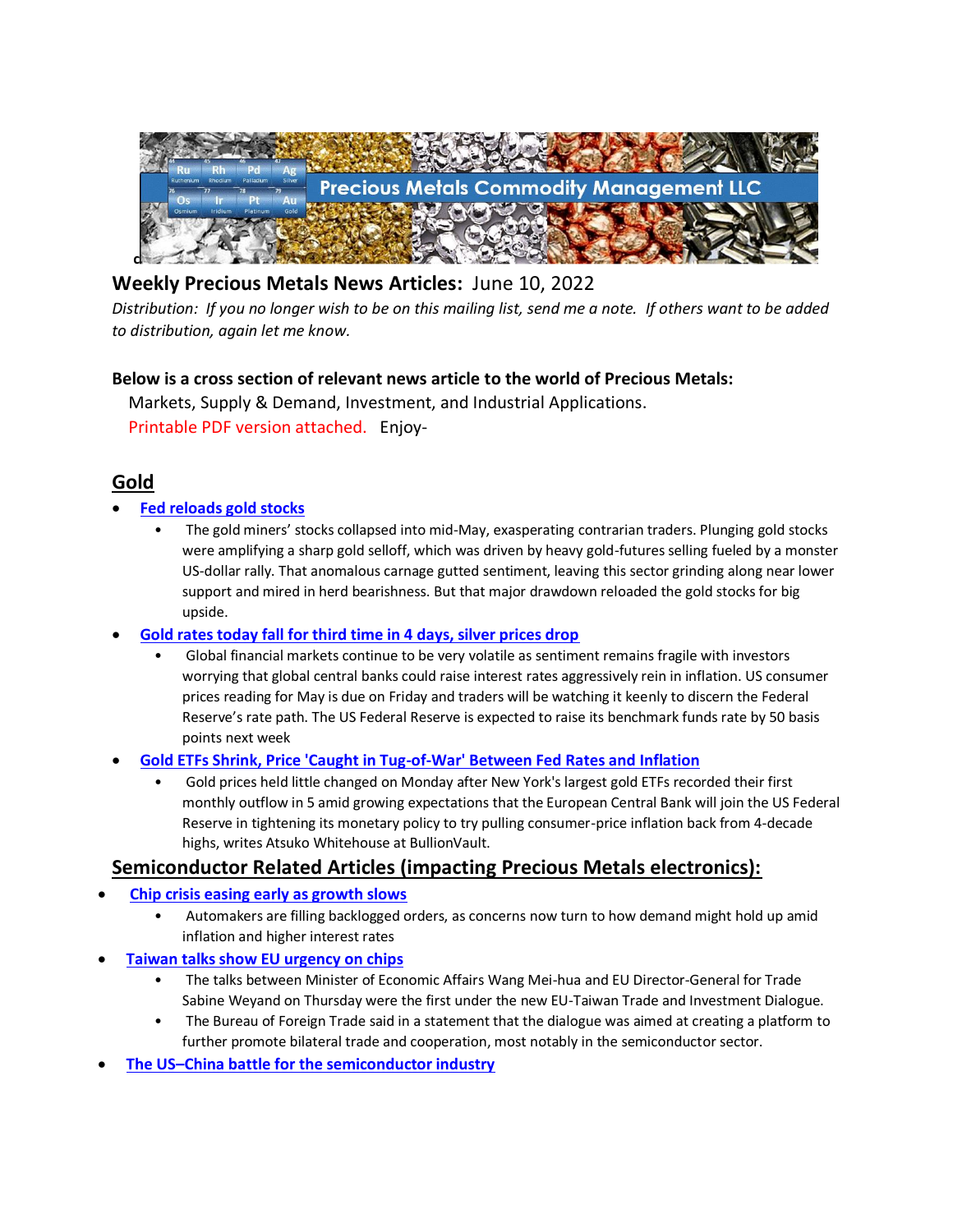- But the grade of chip sophistication and design is currently beyond China's technological capabilities. China is forced to depend on semiconductor imports. Assembly is the only phase of production, the one with the lowest added value, in which Chinese companies manage to carve out a slice of the market.
- The largest US federal agencies have moved on national security grounds to block many strategic investments or acquisitions in the sector. This is thanks to the strengthened powers of the Committee on Foreign Investment in the United States (CFIUS) and the imposition of export controls on Chinese companies through the Entity List maintained by the Bureau of Industry and Security (BIS). The wide discretion enjoyed by these apparatuses is due to the flexible notion of 'national security'.

## • **[TSMC Commits to Nanosheet Technology at 2 nm Node](https://www.eetimes.com/tsmc-commits-to-nanosheet-technology-at-2-nm-node/)**

- Further along TSMC's technology roadmap are new materials under research like **tungsten disulfide**. The material provides better conduction and more energy–efficient computation, Zhang said. **Also under evaluation is carbon nanotube**, a material that moves electrons more efficiently, he added.
- The company will start production of its industry–leading 3 nm node later this year, which will mark the end of the FinFET process technology that provided TSMC a 90% share of the 5 nm business, according to market research firm Gartner. There will be an approximate 3–year cadence between 3nm and 2nm.

### • **[Over 20 Semiconductor Plants Under Construction in Taiwan](http://www.businesskorea.co.kr/news/articleView.html?idxno=94137)**

- According to the Japanese newspaper, TSMC has recently completed the construction of four new plants and is building four additional plants for 3-nm processes.
- "The nationwide construction has to do with the one China policy," it said, adding, "The United States is essential for Taiwan to counter China, the plants are essential for Taiwan to get the help it needs, and this is why Taiwan previously refused to build plants in the United States."

### • **[TSMC again plans to spend more than US\\$40bn](https://www.taipeitimes.com/News/biz/archives/2022/06/09/2003779572)**

• The contract chipmaker's chairman said that it is entering a high-growth phase, forecasting that revenue this year would increase 30 percent annually

## • **[Global Semiconductor Sales Increase 21.1% Year-to-Year, 0.7% Month-to-Month in April](https://www.semiconductors.org/global-semiconductor-sales-increase-21-1-year-to-year-0-7-month-to-month-in-april/)**

- "Global semiconductor sales have increased by more than 20% on a year-to-year basis for 13 consecutive months, indicating consistently high and growing demand for semiconductors across a range of critical sectors," said John Neuffer, SIA president and CEO. "High global chip demand will necessitate more semiconductor research, design, and manufacturing in the years ahead, and we urge leaders in Washington to enact innovation and competitiveness legislation that ensures more of this chip production and innovation occurs on U.S. shores."
- *Matt: Monthly trend in semiconductor revenue illustrates a new post COVID gear. Good monthly growth from 2002, then in mid-2019 the growth accelerates as EV's, 5G, IoT Connected Devices all up.*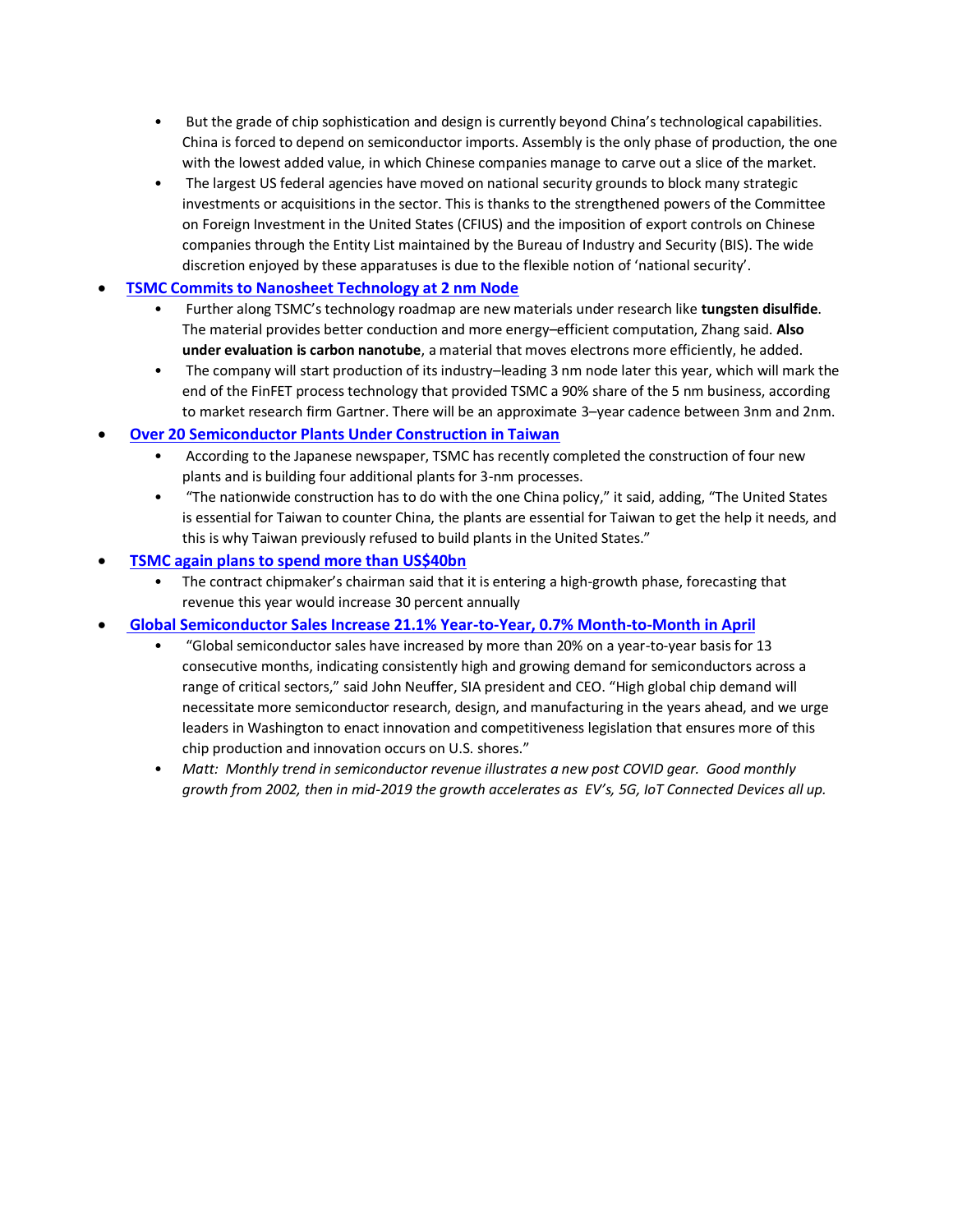

# **Worldwide Semiconductor Revenues**

# **Silver**

- **[Silver Price Analysis: XAG/USD drops 1.0% following ECB, but well within recent ranges pre-US](https://www.fxstreet.com/news/silver-price-analysis-xag-usd-drops-10-following-ecb-but-well-within-recent-ranges-pre-us-cpi-fed-meeting-202206091348)  [CPI/Fed meeting](https://www.fxstreet.com/news/silver-price-analysis-xag-usd-drops-10-following-ecb-but-well-within-recent-ranges-pre-us-cpi-fed-meeting-202206091348)**
	- Silver fell to fresh weekly lows under its 21DMA after a hawkish ECB announcement but remains within recent ranges.
	- XAG/USD was last trading near \$21.80, down 1.0% as focus turns to Friday's US CPI and next week's Fed meeting.
- **[Silver production in Peru down 4.4% in April -](https://www.kitco.com/news/2022-06-07/Silver-production-in-Peru-down-4-4-in-April-report.html) report**
	- According to the Ministry of Energy and Mines of Peru (MINEM), silver production in Peru in April 2022 declined -4.4% compared to April 2021.
	- MINEM said that similarly, Peru's silver production achieved in January-April 2022 showed a contraction of -6.1% compared to the previous year, primarily due to the lower production reported by Compañía Minera Ares S.A.C. (-6.2%) and Compañía de Minas Buenaventura S.A.A. (-48.3%).
- **[\(Solar](https://www.bullionvault.com/gold-news/gold-prices-060120221) PV) Rising costs affecting LSS (Large Scale Solar farm) progress**
	- From record lows in 2020, solar panel prices, which make up more than half of project costs if the land costs are excluded, had risen 30% to 40% to its three-year high in late 2021 as prices of polysilicon and aluminium jumped multifold to near decade highs.
	- The situation is significant enough that for certain LSS4 projects with a financial close deadline of December 2021, the government has stepped in to extend the date to March 2022.

# **Precious Metals Mining:**

- **[Russia exits Zimbabwe's biggest platinum project](https://www.mining-technology.com/news/russia-exits-zimbabwe-platinum/) (Darwendale)**
	- The long-delayed \$3bn project was expected to have annual production capacity of 860,000oz of platinum group metals.
	- Russia's Vi Holding has pulled out from Zimbabwean platinum company Great Dyke Investments, marking a new challenge for Zimbabwe's biggest platinum project, reported Bloomberg News.
	- A 50-50 JV between Vi Holding and Zimbabwe's Kuvimba Mining House, Great Dyke Investments is developing the \$3bn Darwendale platinum project.
	- Located on the mineral-rich Great Dyke of Zimbabwe, the long-delayed project was expected to have a peak production capacity of 860,000oz of PGM's a year.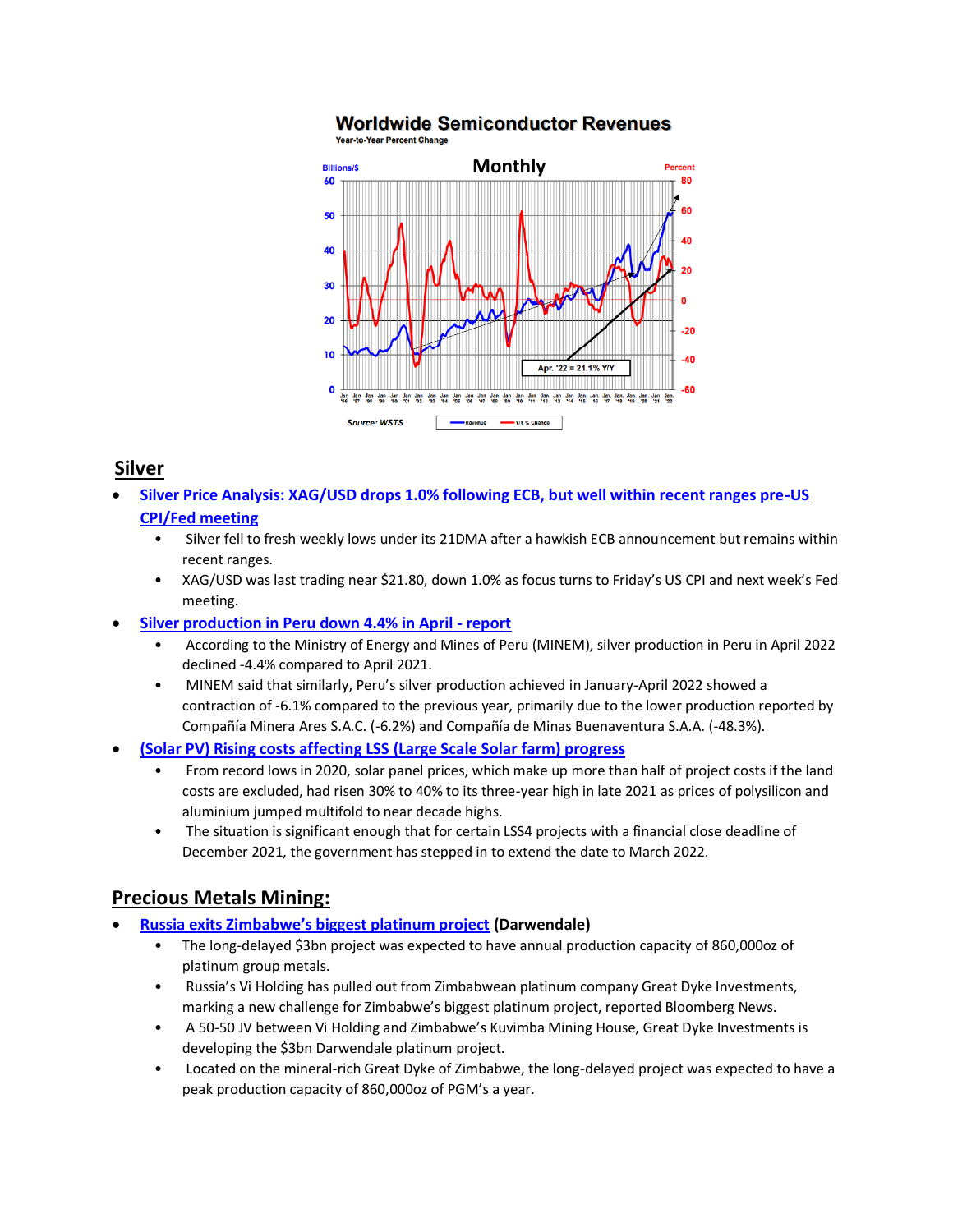- **[Strike called off at Sibanye-Stillwater after 6.3% wage lift over three years accepted](https://www.miningmx.com/top-story/49734-strike-called-off-at-sibanye-stillwater-after-ccma-mediates-average-6-5-lift-over-three-years/)**
	- "The strike is off, thank goodness," said James Wellsted, senior vice president of corporate affairs at the gold and platinum group metal producer. "This is extremely good news."
	- A coalition of the Association of Mineworkers & Construction Union (AMCU) and the National Union of Mineworkers (NUM) met with members in Pretoria today to seek a mandate for ending the strike which has affected about 31,000 employees at mines west of Johannesburg and in the Free State.
- **[An asteroid mining startup will soon launch on a SpaceX rideshare mission](https://interestingengineering.com/asteroid-mining-startup-spacex-rideshare-mission)**
	- Astroforge's co-founders, Gialich and Jose Acain, claim they have developed a novel method for refining materials in space, though they have yet to reveal much in the way of concrete details. All we know so far is that their technology requires a high-rated vacuum and it only works in zero gravity. The company will be targeting smaller asteroids — between 20 meters and 1.5 km in diameter — that likely won't have a gravitational field, meaning they won't be landing on any space rocks.

## **E-Waste & Precious Metals Recycle Related:**

- **[28 arrested, 112 stolen catalytic converters recovered from Inland Empire auto repair shops,](https://www.cbsnews.com/losangeles/news/28-arrested-112-stolen-catalytic-converters-recovered-inland-empire-auto-repair-shops-recycling-businesses/)  [recycling businesses -](https://www.cbsnews.com/losangeles/news/28-arrested-112-stolen-catalytic-converters-recovered-inland-empire-auto-repair-shops-recycling-businesses/) CBS Los Angeles**
	- Inspections of dozens of vehicle repair shops throughout the Inland Empire turned up more than 100 stolen catalytic converters and resulted in 28 arrests, authorities said Thursday.
	- Catalytic converter thefts skyrocketed during the pandemic across Southern California. A number organized theft rings have been taken down, but the Vehicle Dismantler Industrial Strike Team — a task force made up of investigators from the DMV and law enforcement officers from Chino Hills, Chino, Upland, Montclair, Ontario and San Bernardino — recently focused its efforts on the automotive repair shops and recycling facilities that are purchasing the stolen catalytic converters.
- **[Tanaka Launches "RE Series" Using 100% Recycled Precious Metals](https://www.scoop.co.nz/stories/BU2206/S00123/tanaka-launches-re-series-using-100-recycled-precious-metals.htm)**
	- Tanaka Kikinzoku Kogyo K.K. which operates the TANAKA Precious Metals manufacturing business, announced today the launch of its RE Series of recycled precious metals, which uses 100% recycled materials as the source of gold, platinum, and other precious metals.
- **[Aurubis smelter plans opposed by environmentalists](https://resource-recycling.com/e-scrap/2022/06/08/aurubis-smelter-plans-opposed-by-environmentalists/)**
	- A large copper smelter slated to be built in Georgia has run into resistance from a local group, even as a judge signed off on millions in bond authority for the construction.
	- Germany-headquartered Aurubis announced in November 2021 that it planned to build a \$345 million secondary smelter in Augusta, Ga. to process printed circuit boards, cables and other scrap materials into an intermediate copper product.
	- Construction was scheduled to begin in summer 2022 with commissioning set for early 2024. The Augusta plant would be capable of processing 90,000 metric tons of recovered materials and would annually produce up to 35,000 metric tons of blister copper at full capacity.

## **Platinum**

- **[WPIC:](https://www.bullionvault.com/gold-news/gold-prices-060120221) Critical Mineral**
	- Platinum's strategic and economic importance is underlined with the United States, European Union and China recognising its critical mineral status.
	- It is increasingly being appreciated that having a secure stake in the value chains of climate-safe energy technologies, such as green hydrogen production, can boost a country's economic competitiveness, national security and energy independence. Russia's invasion of Ukraine has shone a further spotlight on this need, with the European Union looking to accelerate and expand its capacity to generate green hydrogen as one means of improving its energy independence.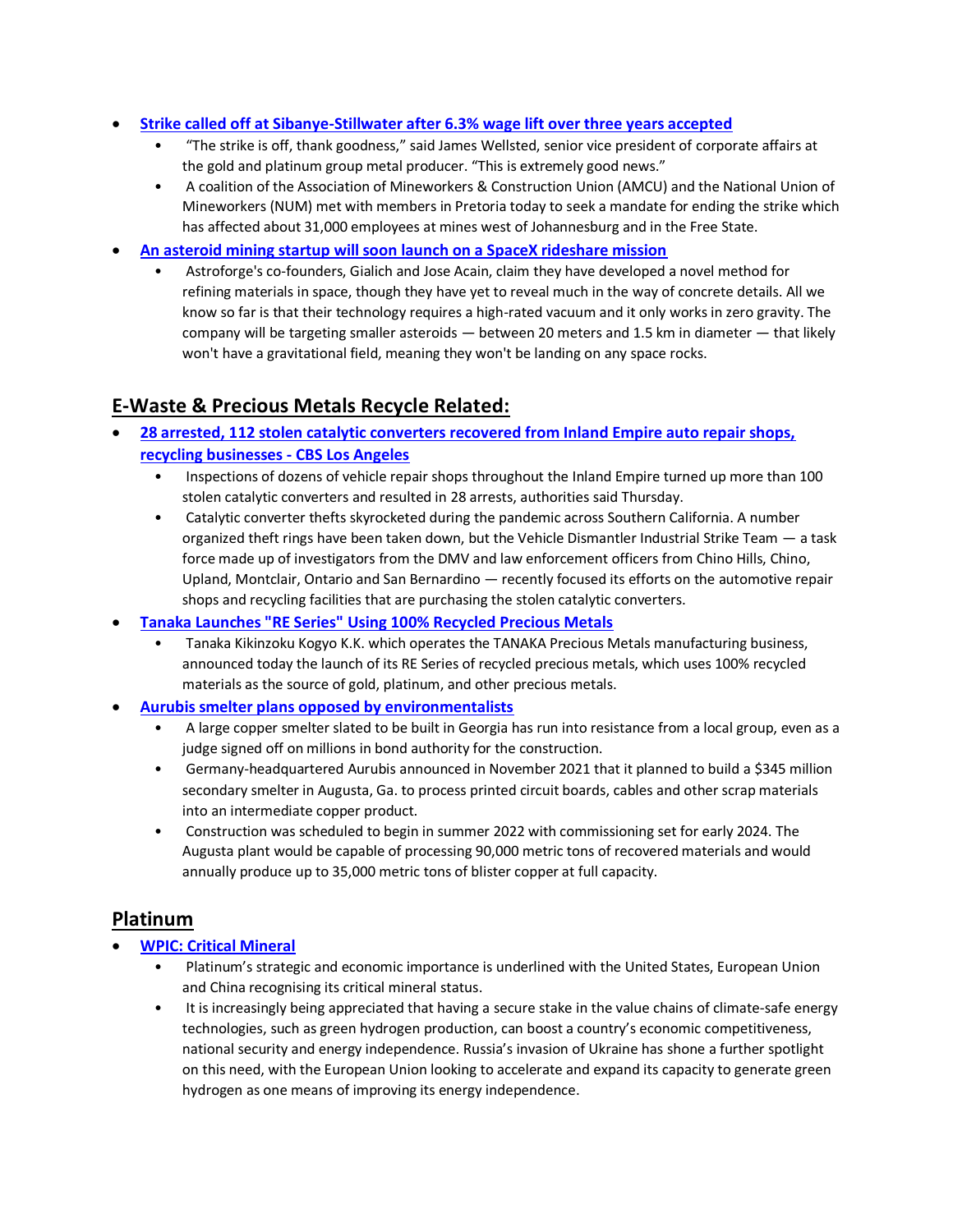## • **[FCA US Takes Plea Deal in Diesel Emissions Case](https://www.americanmachinist.com/news/article/21243993/fca-us-takes-plea-deal-in-diesel-emissions-case-stellantis)**

- The U.S. subsidiary of Fiat Chrysler Automobiles has a settlement agreement with the U.S. Dept. of Justice concerning a criminal investigation into "a multi-year scheme to mislead U.S. regulators and customers" -according to assistant attorney general Kenneth Polite – by evading emissions requirements for more than 100,000 EcoDiesel V-6 engines installed in 2014-2016 Ram pickup trucks and Jeep SUVs. The Stellantis holding agreed to plead guilty to a criminal conspiracy charge, pay a fine of \$96.1 million, and forfeit \$203.6 million of revenue reported from the affected products.
- A U.S. District Court in Detroit will pronounce the sentence in a hearing July 18.
- According to the Justice Department, FCA US LLC installed deceptive software in the emissions systems of the engines during the federal test procedures, to avoid regulatory scrutiny and fraudulently help the vehicles meet diesel emissions standards.
- **[Automotive drivetrain outlook and the implications for sustained long term platinum demand](https://platinuminvestment.com/files/847445/WPIC_Platinum_Essentials_June_2022.pdf)**
	- WPIC forecast automotive demand for platinum from ICE vehicles alone to peak in 2028, but with sustained growth thereafter due to FCEVs.

## **Fuel Cells/Hydrogen Economy Related Articles:**

- **[Toyota unveils new hydrogen cartridge that could revolutionise transport](https://www.newshub.co.nz/home/technology/2022/06/toyota-unveils-new-hydrogen-cartridge-that-could-revolutionise-transport.html)**
	- Portable, affordable, and convenient energy that makes it possible to bring hydrogen to where people live, work, and play without the use of pipes. Swappable for easy replacement and quick recharging
	- Volume flexibility allows for a broad variety of daily use applications. Small-scale infrastructure can meet energy needs in remote and non-electrified areas and be swiftly dispatched in the case of a disaster.
- **[Bosch push 'hydrogen economy': Engineering firm backs plan for 4000 hydrogen filling stations by](https://www.motorcyclenews.com/news/new-tech/bosch-hydrogen-fuel/)  [2030](https://www.motorcyclenews.com/news/new-tech/bosch-hydrogen-fuel/)**
	- The announcement includes plans to set up 4000 H<sub>2</sub> filling stations by 2030, accounting for a third of the world's total H<sub>2</sub> stations. These will use new compressors, jointly developed by Bosch's 'Bosch Rexroth' subsidiary, alongside Maximator Hydrogen, that will allow vehicles to be filled directly with compressed hydrogen rather than using intermediate storage tanks.
	- $\bullet$  It's a technology that's expected to halve the costs of H<sub>2</sub> filling stations when compared to existing alternatives.
- **[Liquide opens Las Vegas facility to meet rising hydrogen fuel cell vehicles demand](https://www.hydrogenfuelnews.com/hydrogen-fuel-cell-vehicles-lv/8553004/?)**
	- The plant is a 30-ton liquid  $H_2$  production facility. Air Liquide intends to use it to move ahead with its intentions to capitalize on rising demands from  $H_2$  FCEV's. As the transitions to  $H_2$  economies continues, the company intends to ensure that it has secured a top spot in meeting those needs.
- **[Westinghouse and Bloom Energy to team up for pink hydrogen](https://www.hydrogenfuelnews.com/pink-hydrogen-business/8553013/?)**
	- The energy companies will work together to develop an optimized, large-scale high temperature integrated electrolysis pink hydrogen solution for use in the commercial nuclear industry. Nuclear plants can operate 24/7 and generate a high-quality steam input. This makes them a practical choice for powering electrolyzers for the production of substantial amounts of clean pink hydrogen with little disruption to their existing operations.
	- *Matt: Recall key mineral constraint with SOFC's is the RRE Scandium (Sc), where Bloom dominates 70+% of the Sc market.*
- **[Green hydrogen project receives \\$504 million DOE loan guarantee](https://www.power-eng.com/hydrogen/green-hydrogen-project-receives-504-million-doe-loan-guarantee/)**
	- A green H<sub>2</sub> project in Utah has received a \$504.4 million loan guarantee from the Department of Energy's Loan Programs Office, the 1st guarantee awarded to a clean energy project in nearly a decade.
	- The Advanced Clean Energy Storage project will combine 220 MW of alkaline electrolysis with two 4.5 million-barrel salt caverns to store clean H<sub>2</sub>.
- **[Fast Flow Future for Heavy-Duty Hydrogen Trucks](https://www.nrel.gov/news/program/2022/fast-flow-future-heavy-duty-hydrogen-trucks.html)**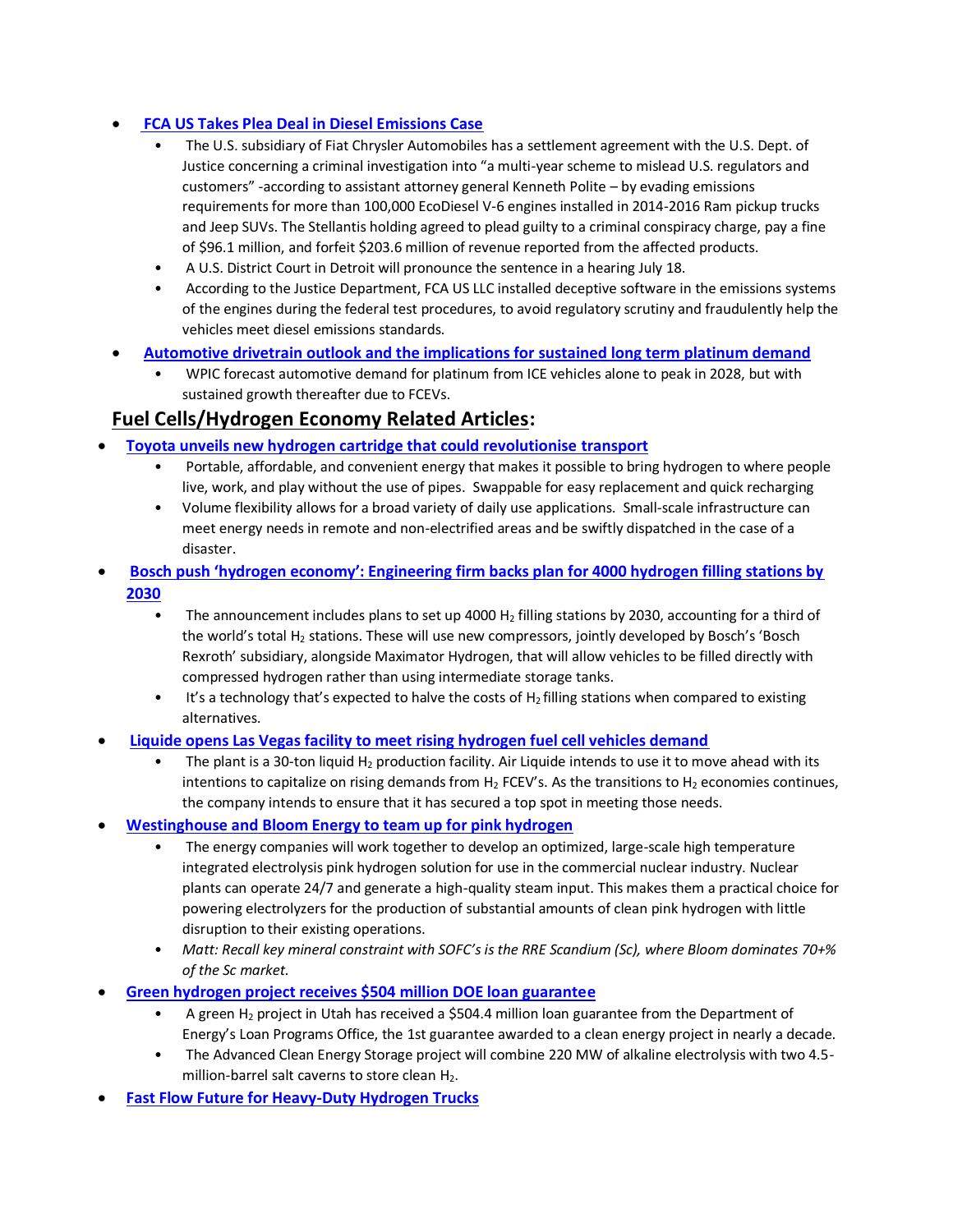- The ultimate goal is to compete with conventional fueling times of diesel vehicles (roughly 10 minutes), which translates to an ambitious hydrogen gas mass flow rate of 10 kg/min average (20 kg/min peak) based on a maximum onboard vehicle storage potential of 100kg hydrogen gas. This rate is roughly 10 times the average mass flow rate currently used for light-duty FCEVs.
- **[DOE launches \\$8bn H2Hubs program to build regional clean hydrogen hubs across US](https://www.datacenterdynamics.com/en/news/doe-launches-8bn-h2hubs-program-to-build-regional-clean-hydrogen-hubs-across-us/)**
	- However, the DOE's version of clean energy could be up for debate. While the Notice of Intent, says at least one hub will focus on making H<sub>2</sub> using renewable energy, and another will explore nuclear, a third aims to make clean  $H_2$  from fossil fuels by pairing it with carbon capture and sequestration.
- **[Announcement puts US Regional Clean Hydrogen Hubs on the horizon](https://energycentral.com/c/cp/announcement-puts-us-regional-clean-hydrogen-hubs-horizon#.Yp9JuxKkiX4.linkedin)**
	- The Bipartisan Infrastructure Law was announced in November 2021 and promises \$8bn to regional hydrogen hubs, \$1bn for clean hydrogen electrolysis and development, and \$500m for clean hydrogen manufacturing and recycling. Stay informed Hydrogen for America



# **Palladium**

- **[New Car Sales Keep Dropping Because There Just Aren't Enough Cars](https://www.msn.com/en-us/autos/news/new-car-sales-keep-dropping-because-there-just-aren-e2-80-99t-enough-cars/ar-AAXYSzt?ocid=BingNewsSearch)**
	- Supply chain issues stemming from the COVID-19 pandemic have hit the auto industry hard, with little sign of the issues abating any time soon. The latest May sales figures from automakers are trickling in and the numbers look bleak, as reported by Automotive News.
	- Toyota is normally a star performer when it comes to US sales, but the company has faced major headwinds as it struggles to build enough cars to meet demand. Sales were -27% in May 2021, dropping to just 175,990 over the past month. It marks the 10<sup>th</sup> straight month of decline for Toyota's US sales.
- **[Automakers side with EPA and California on emissions standards](https://www.just-auto.com/news/automakers-side-with-epa-and-california-on-emissions-standards/)**
	- Several automakers are siding with the Biden administration in its effort to restore the state of California's authority to set its own emissions standards.
	- **[Suppliers get creative to battle raw materials and semiconductor shortages](https://www.cbtnews.com/suppliers-get-creative-to-battle-raw-materials-and-semiconductor-shortages/)**
		- The Russia-Ukraine War and the lingering impact on production cycles due to COVID-19 are still influencing the supply of new automotive vehicles. Materials like carbon black, platinum, palladium, rhodium, and semiconductor chips are still lagging. The current conflict in Europe could lead to even more shortages that might put a more significant hold on the auto industry within the United States. Will there be a rebound, and if so, when?

# **PGM Minor Metals (Rhodium, Iridium, Ruthenium, Osmium)**

- **[IrCl](https://www.bullionvault.com/gold-news/gold-prices-060120221) Compound Demand Risk: [PCMag: MSI's Latest Monitor Uses Samsung's QD-OLED Display Tech](https://nanosys.com/blog-archive/pcmag-msis-latest-monitor-uses-samsungs-qd-oled-display-tech)**
	- MSI is teasing a 34-inch gaming monitor that incorporates a QD-OLED panel. It's called the MEG 342C QD-OLED and it features a curved display… The upcoming MEG 342C QD-OLED monitor signals the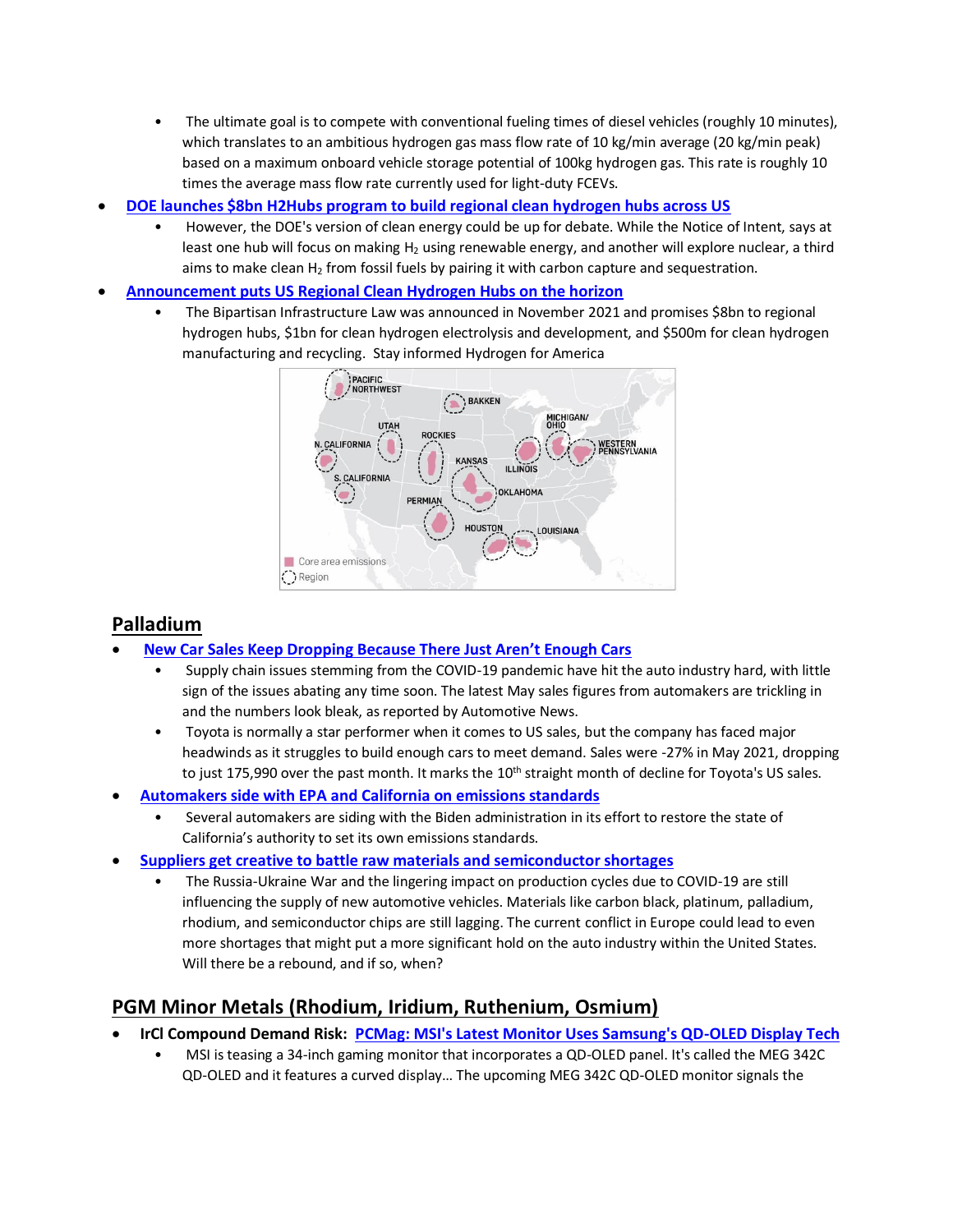technology is gaining greater adoption among PC manufacturers. MSI's product will also boast a 0.1 millisecond response time, along with a 175Hz refresh rate."

- *Matt: From a display technology perspective, QDot or micro-LED are likely to supplant Iridium chloride compound-based OLED technology.*
- **[Ultrafine ruthenium nanocrystals as an alternative to platinum for a pH-universal hydrogen](https://mydroll.com/ultrafine-ruthenium-nanocrystals-as-an-alternative-to-platinum-for-a-ph-universal-hydrogen-evolution-reaction/)  [evolution reaction](https://mydroll.com/ultrafine-ruthenium-nanocrystals-as-an-alternative-to-platinum-for-a-ph-universal-hydrogen-evolution-reaction/)**
	- Recently, a research team led by Prof. Yu Chen from Shaanxi Normal University, China designed a highquality N-doped graphene aerogel supporting Ru nanocrystal (Ru-NCs/N-GA) nanocomposites. The reaction precursors of graphene oxide (GO) and ruthenium(III)-polyallylamine (RuIII-PAA) complex uniformly anchored in a graphene aerogel serve as the N source and Ru source.
	- The uniform adsorption of the RuIII-PAA complex can led to the homogeneous dispersion and ultrafine size of Ru nanocrystals on the graphene aerogel under high-temperature processing. Ru-NCs/N-GA with a porous structure and low Ru content (10 w.t.%) exhibits a comparable HER activity with 20 w.t.% Pt/C in both alkaline and acidic mediums.
- **Iridium Crucibles: [Maxscend to commercialize production of SAW filters](https://www.digitimes.com/news/a20220527PD204/wireless-networking.html)**
	- China-based Maxscend Microelectronics, dedicated to supplying RF frontend chips such as RF switches and low-noise amplifiers, is set to kick off trial production of SAW (surface acoustic wave) filters as a new offering later in 2022
- **[Iridium](https://www.bullionvault.com/gold-news/gold-prices-060120221) and Platinum Catalyst: [US producer to generate 35 tons of green hydrogen daily in](https://www.freightwaves.com/news/us-producer-to-generate-35-tons-of-green-hydrogen-daily-in-belgium)  [Belgium](https://www.freightwaves.com/news/us-producer-to-generate-35-tons-of-green-hydrogen-daily-in-belgium)**
	- New York-based Plug Power announced Wednesday it will produce 35 tons of green hydrogen a day at a new plant in the Port of Antwerp-Bruges in Belgium, starting in 2025.
	- The agreement includes plans to build a 100-MW green  $H_2$  plant on 28 acres of land that can produce up to 12,500 tons of liquid and gaseous green  $H_2$  annually. Green  $H_2$ is produced by using electrolyzers powered by renewable electricity to split water into  $H_2$  and oxygen.
- **[Platinum](https://www.bullionvault.com/gold-news/gold-prices-060120221) and Ruthenium alloy PVD: [Microsoft wants to get rid of HDD boot drives by 2023](https://www.techspot.com/news/94882-microsoft-calls-oems-kill-off-hdd-boot-drives.html)**
	- According to a report from analytics company Trendfocus (via Tom's Hardware), Microsoft is pushing *those OEMs who use HDDs as the primary storage device in pre-built Windows 11 PCs to switch to SSDs. It's even set a deadline for when it wants the transition to take place: 2023.*
	- Matt: Rotatable storage 9HDDs) for video is still the lowest cost, highest volume needs in data centers. *The HDD will stay around for some time serving those lower cost storage markets.*

# **Clean Energy General News**

- **[EU lawmakers endorse ban on combustion-engine cars in 2035](https://www.msn.com/en-us/news/world/eu-lawmakers-endorse-ban-on-combustion-engine-cars-in-2035/ar-AAYdZNY?ocid=BingNewsSearch)**
	- The European Union assembly voted in Strasbourg, France to require automakers to cut carbon-dioxide emissions by 100% by the middle of the next decade. The mandate would amount to a prohibition on the sale in the 27-nation EU of new cars powered by gasoline or diesel.
	- EU lawmakers also endorsed a 55% reduction in  $CO<sub>2</sub>$  from automobiles in 2030 compared with 2021. The move deepens an existing obligation on the car industry to lower  $CO<sub>2</sub>$  discharges by 37.5% on average at the end of the decade compared to last year.
	- *Matt: So the EU2035 Vehicle Demand: 22.5M Light Duty, + 420k Motorcycles , + 1.2M On-Road Heavy Duty + 680k Off-Road equates to ~2.4TWh's of Li-Batteries and their minerals. This EU declaration increases global LiB Mineral demands by +84% by 2035.*
- **[Critical minerals: price spikes are affecting Wind, Solar, Batteries, EVs](https://energypost.eu/critical-minerals-for-the-energy-transition-price-spikes-and-what-to-do-about-it/)**
	- Clean energy technology costs had been falling, but that is now at risk
- **[Traders in China Rush to Check Metal Stocks on Pledging Concerns](https://www.bloomberg.com/news/articles/2022-06-06/traders-in-china-rush-to-check-metal-stocks-on-pledging-concerns)**
	- Glencore and Trafigura among firms checking aluminum stocks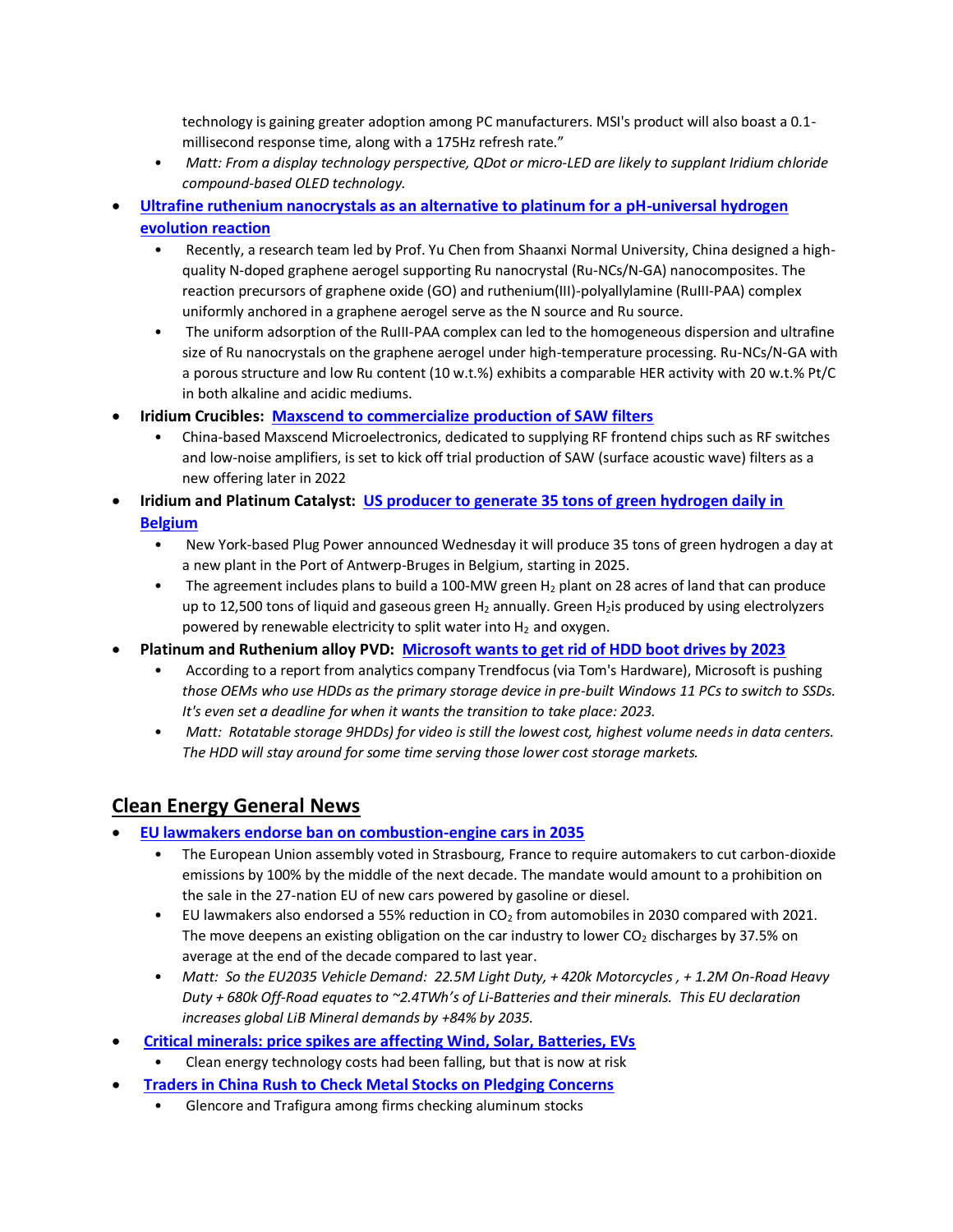- Traders claim metal inventory they lent against may not exist
- **[Controversial policy to reconcile mining and biodiversity conservation demonstrates success](https://phys.org/news/2022-03-controversial-policy-biodiversity-success.html)**
	- Ambatovy is a major industrial operation mining and refining nickel and cobalt in Madagascar. It is the largest-ever foreign investment in the country – and one of the biggest in sub-Saharan Africa. It ranks among the largest lateritic nickel mining companies in the world.



**Friday Fix: Lithium \$70,700/mt Nickel \$27,946/mt Cobalt \$72,900/mt**

### • **[Elliott Sues the LME For \\$456 Million Over Nickel Chaos](https://www.bloomberg.com/news/articles/2022-06-06/london-metal-exchange-sued-for-456-million-by-elliott)**

- Paul Singer's Elliott Investment Management is seeking \$456 million in damages from the London Metal Exchange over its decision in March to cancel billions of dollars worth of nickel trades after a massive short squeeze.
- The move by the activist investor ratchets up pressure against the LME, which has been widely criticized for its handling of the crisis in nickel. The exchange is also facing a review by UK regulators, while the nickel market has been stuck in an extended limbo of low liquidity and volatility.
- **[Jane Street Follows Elliott in Suing LME Over Nickel Trades](https://www.bloomberg.com/news/articles/2022-06-07/jane-street-follows-elliott-in-suing-lme-over-nickel-trades)**
	- Wall Street powerhouse is seeking \$15 million in damages
	- HKEX, the owner of the LME, says the claim is without merit
- **[How a Battery Metals Squeeze Puts EV Future at Risk](https://www.bloomberg.com/news/articles/2022-06-07/how-a-battery-metals-squeeze-puts-ev-future-at-risk-quicktake#xj4y7vzkg)**
	- The world's epic shift into EVs needs to overcome a major obstacle: how to meet rocketing demand for batteries, the vital component, while cutting the cost to help the cars go mainstream. Factory lines churning out power packs to fuel a clean energy future are being built faster than strained supply chains can keep up. A global rush to lock in stocks of lithium, nickel, cobalt and other key ingredients from a handful of nations has sent prices hurtling higher. There are major concerns over China's industry-wide dominance and moves in some other countries to restrict mineral exports in hopes of building their own manufacturing base. It's a scenario that risks slowing the pace of EV adoption.
	- Miners and refiners were wary of big investments after a spending wave last decade swamped demand and triggered a years-long slump. Now, battery production is being ramped up so fast there have been shortages of specialist materials like copper foil, and more importantly metals needed for battery chemicals. While factories can be built in about 18 months, mines can typically take seven years or longer to come online. Then there's pandemic-related disruptions, shipping snarls and trade restrictions. Thus, the current scarcity — and high prices.

#### • **[Behind the Nickel Mess on the London Metal Exchange](https://www.washingtonpost.com/business/behind-the-nickel-mess-on-the-london-metal-exchange/2022/06/10/86368072-e8ba-11ec-a422-11bbb91db30b_story.html)**

• (The LME) decided to cancel \$3.9 billion in trades, effectively rewinding the market to the closing price on March 7 of \$48,078 per metric ton, down from a high of more than \$100,000. Matthew Chamberlain, the LME's chief executive, said prices were "becoming disconnected" from "physical reality." The move rescued brokers pushed to the brink by margin calls, while serving as a bailout for Tsingshan and its banks. It also wiped-out huge profits of investors who held bullish bets. It wasn't the first time the LME had stepped in. Safeguards were introduced in the wake of the 1985 "Tin Crisis,"